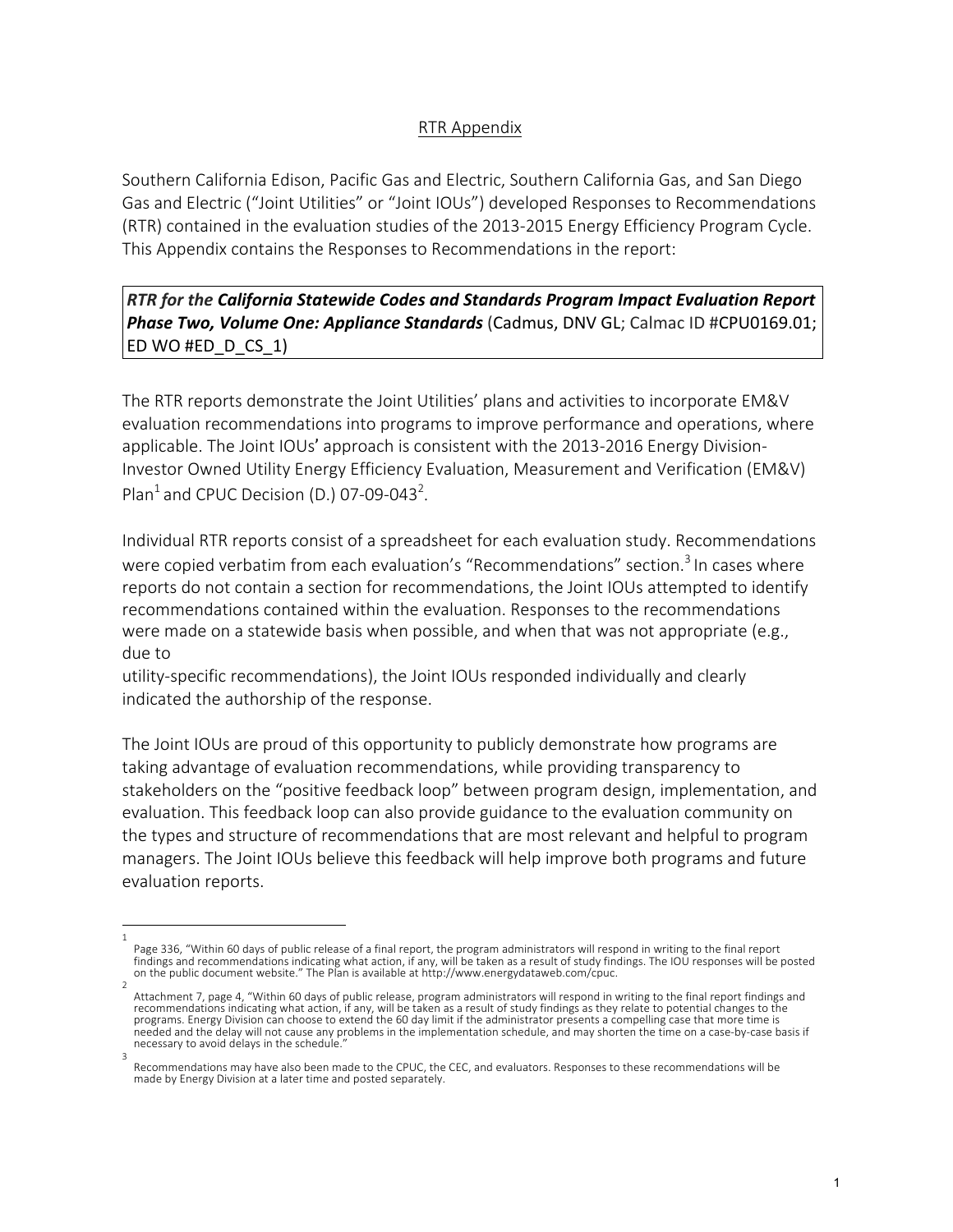## Response to Recommendations (RTR) in Impact, Process, and Market Assessment Studies

Study Titles: California Statewide Codes and Standards Program Impact Evaluation Report Phase Two, Volume One: Appliance Standards **Program:**  C&S Author: Cadmus, DNV GL **Calmac IDs:** CPU0169.01 **ED WO:** ED\_D\_CS\_1 Links to Reports: http://www.calmac.org/publications/CPUC\_CS\_Volume\_1\_Report\_FINAL\_R1\_05232017.pdf

## **Disposition Notes**

Examples: pecific program change, give reason for rejection, or indicate that it's under further review.

will expand the scope of subsequent Code Change Thets (CCTRs) to include backup documentation on updated lumes and unit energy savings used for ex-ante savings noting, in particular, where there are differences with report values. The CCTRs will also include specific disinstances where the adopted standard differs from rt descriptions.

| Item#        | Page # | <b>Findings</b>                                                                                                                                                                                                                                                                                                                                                                                                                                                                                                                                                                                                                                                                                                                                | <b>Best Practice / Recommendations</b><br>(Verbatim from Final Report)                                                                                                                                                                                                           | Recommendation<br><b>Recipient</b>                         | <b>Disposition</b>                         |                                                                                                  |
|--------------|--------|------------------------------------------------------------------------------------------------------------------------------------------------------------------------------------------------------------------------------------------------------------------------------------------------------------------------------------------------------------------------------------------------------------------------------------------------------------------------------------------------------------------------------------------------------------------------------------------------------------------------------------------------------------------------------------------------------------------------------------------------|----------------------------------------------------------------------------------------------------------------------------------------------------------------------------------------------------------------------------------------------------------------------------------|------------------------------------------------------------|--------------------------------------------|--------------------------------------------------------------------------------------------------|
|              |        |                                                                                                                                                                                                                                                                                                                                                                                                                                                                                                                                                                                                                                                                                                                                                |                                                                                                                                                                                                                                                                                  | If incorrect,<br>please indicate and<br>redirect in notes. | Choose:<br>Accepted, Rejected,<br>or Other | Describe sp                                                                                      |
| $\mathbf{1}$ |        | Delivery of program savings estimates, CASE re-<br>ports, and CCTRs improved, but significant gaps re-<br>main in the documentation available to evaluators.<br>Improvements include the following:<br>• Nearly all parameters (except for attribution values<br>of federal standards) were provided at the start of<br>the evaluation in the ISSM format.<br>· Market volume sources were documented, as re-<br>quested.<br>• CASE reports and CCTRs were delivered as planned<br>and in a shorter time period than previously.<br>• Although no federal attribution values were pro-<br>vided, attribution documentation to support fed-<br>eral standard adoption generally was complete and<br>met the requirements previously identified. | Statewide program administrators and the CPUC<br>should resolve data gap issues before starting the<br>next impact evaluation.<br>The IOUs should update the Code Change Theory<br>Reports or provide other supplementary documen-<br>tation that reflects the adopted standard. | All IOUs and CPUC                                          | Accepted                                   | The IOUs w<br>ory Report:<br>market vol<br>estimates,<br>the CASE re<br>cussion of<br>CASE repor |
| $2^{\circ}$  |        | Verifying compliance has become more challenging.<br>This issue includes the following factors:<br>• Increasing complexity of regulations and data<br>needs to assess compliance. For example, Title 20<br>regulations on battery charger systems used the<br>maximum 24-hour charge and maintenance energy<br>as the performance parameter. This information,<br>however, this information was not readily available<br>in the product literature; and only testing provided<br>a way to determine compliance for products not<br>listed on the CEC list. Similar issues occurred with<br>regulations on swimming pool systems, which<br>changed from pump motor requirements to spe-<br>cific control settings.                              | The CPUC and evaluators should consider collabo-<br>rating with the CEC to efficiently use resources for<br>determining compliance.                                                                                                                                              | CPUC, CEC,<br>evaluators                                   |                                            |                                                                                                  |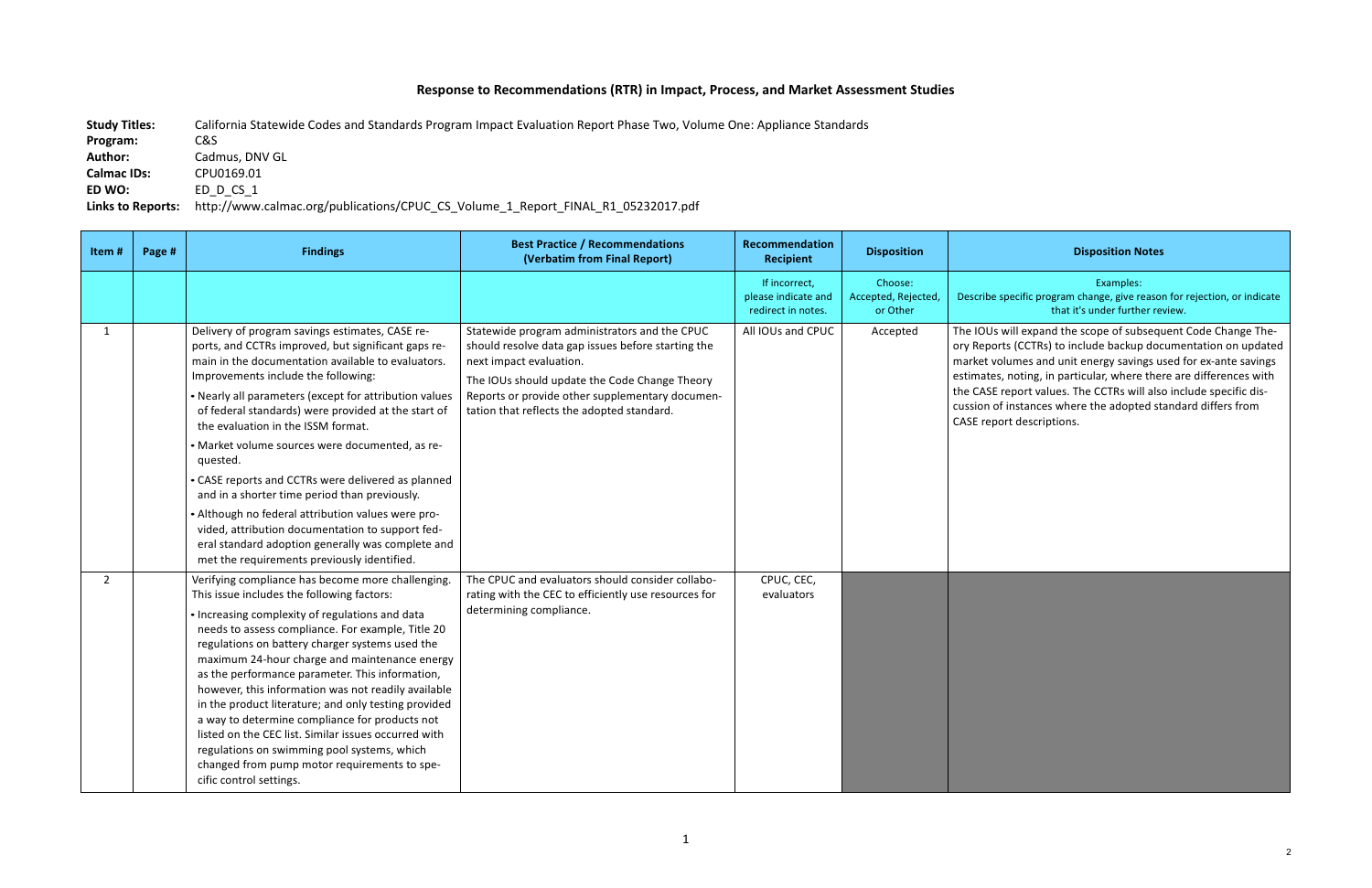All IOUs | Accepted | Henceforth the IOUs will discuss technology-specific data in separate CCTRs or in clearly delineated sections of CCTRs that cover echnologies or standards.

> will propose an EM&V-funded study that will discuss the benefits of moving to a whole building approach for imation.

|                | • Product proliferation. For products such as televi-<br>sions and battery charger systems, the CEC listing<br>process lagged behind the rapidly changing prod-<br>ucts available on the market. Measuring compli-<br>ance requires additional research for unlisted prod-<br>ucts.                                                                                                                                                                                                                                                                                                                                                                                                                                                                                                                                                                                      |                                                                                                                                                                                                                                                                                                                                                                                                                                                                                           |                               |          |                                          |
|----------------|--------------------------------------------------------------------------------------------------------------------------------------------------------------------------------------------------------------------------------------------------------------------------------------------------------------------------------------------------------------------------------------------------------------------------------------------------------------------------------------------------------------------------------------------------------------------------------------------------------------------------------------------------------------------------------------------------------------------------------------------------------------------------------------------------------------------------------------------------------------------------|-------------------------------------------------------------------------------------------------------------------------------------------------------------------------------------------------------------------------------------------------------------------------------------------------------------------------------------------------------------------------------------------------------------------------------------------------------------------------------------------|-------------------------------|----------|------------------------------------------|
| 3 <sup>1</sup> | Grouping multiple product types/standards in a sin-<br>gle CCTR tends to limit the evaluators' ability to as-<br>sign attribution scores to each standard. The attrib-<br>ution team found insufficient information to calcu-<br>late factor scores for some individual product types<br>when supporting documentation grouped them<br>with other products. In most instances, products<br>were grouped in a similar manner to the rule-<br>makings themselves. However, in federal standards<br>there are often contributions and discussions based<br>not on the rulemaking as a whole, but rather a spe-<br>cific appliance category or regulation. The extent to<br>which equipment types and contributions to those<br>equipment types can be separated affects the ability<br>of the attribution team to provide a more nuanced<br>and granular attribution score. | Do not group unlike technologies together in a sin-<br>gle CCTR.                                                                                                                                                                                                                                                                                                                                                                                                                          | All IOUs                      | Accepted | Henceforth<br>rate CCTRs<br>multiple te  |
| 4              | Evaluating standards that target components (e.g.,<br>electric motors) proves challenging.<br>Particularly for small electric motors, concern exists<br>that products manufactured overseas may contain<br>noncompliant parts. Verifying compliance is impos-<br>sible, short of tearing out the motor. Even if testing<br>offered an option, it would remain challenging to<br>identify whether a product contained a covered<br>product as components specifications are rarely<br>available. Trade associations such as the National<br>Electrical Manufacturers Association (NEMA) may<br>prove useful in obtaining market data on domestic<br>small motor manufacturers, but these statistics<br>would likely not represent a large fraction of foreign<br>suppliers.                                                                                               | Consider reevaluating these standards over time as<br>more market studies are completed.<br>Electric motor and small electric motor compliance<br>also should be reevaluated after completion and ap-<br>plication of the Certification, Compliance, Labeling,<br>and Enforcement for Electric Motors and Small Elec-<br>tric Motors Final Rule.                                                                                                                                          | CPUC, evaluators              |          |                                          |
| 5              | This evaluation highlighted the benefits and chal-<br>lenges of using whole-building savings analyses to<br>establish potential energy savings from Title 24 and<br>evaluate savings. We considered savings attributa-<br>ble to individual code requirements, as well, and<br>identified significant differences between the esti-<br>mates provided by the two approaches. A weakness<br>in the individual code/measure approach is the lack<br>of a method for taking into account interactions                                                                                                                                                                                                                                                                                                                                                                       | Future C&S Program evaluations should rely primar-<br>ily on whole building analyses to evaluate Title 24<br>savings. To support this, we recommend that the<br>IOUs, CPUC, and CEC collaborate to develop an ap-<br>proach designed to quantify statewide Title 24 sav-<br>ings using a consistent building simulation ap-<br>proach. We recommend that the program evalua-<br>tion focus on verifying the inputs, assumptions, and<br>outputs of these simulations and updating them as | All IOUs, CEC,<br><b>CPUC</b> | Accepted | The IOUs w<br>costs and b<br>pact evalua |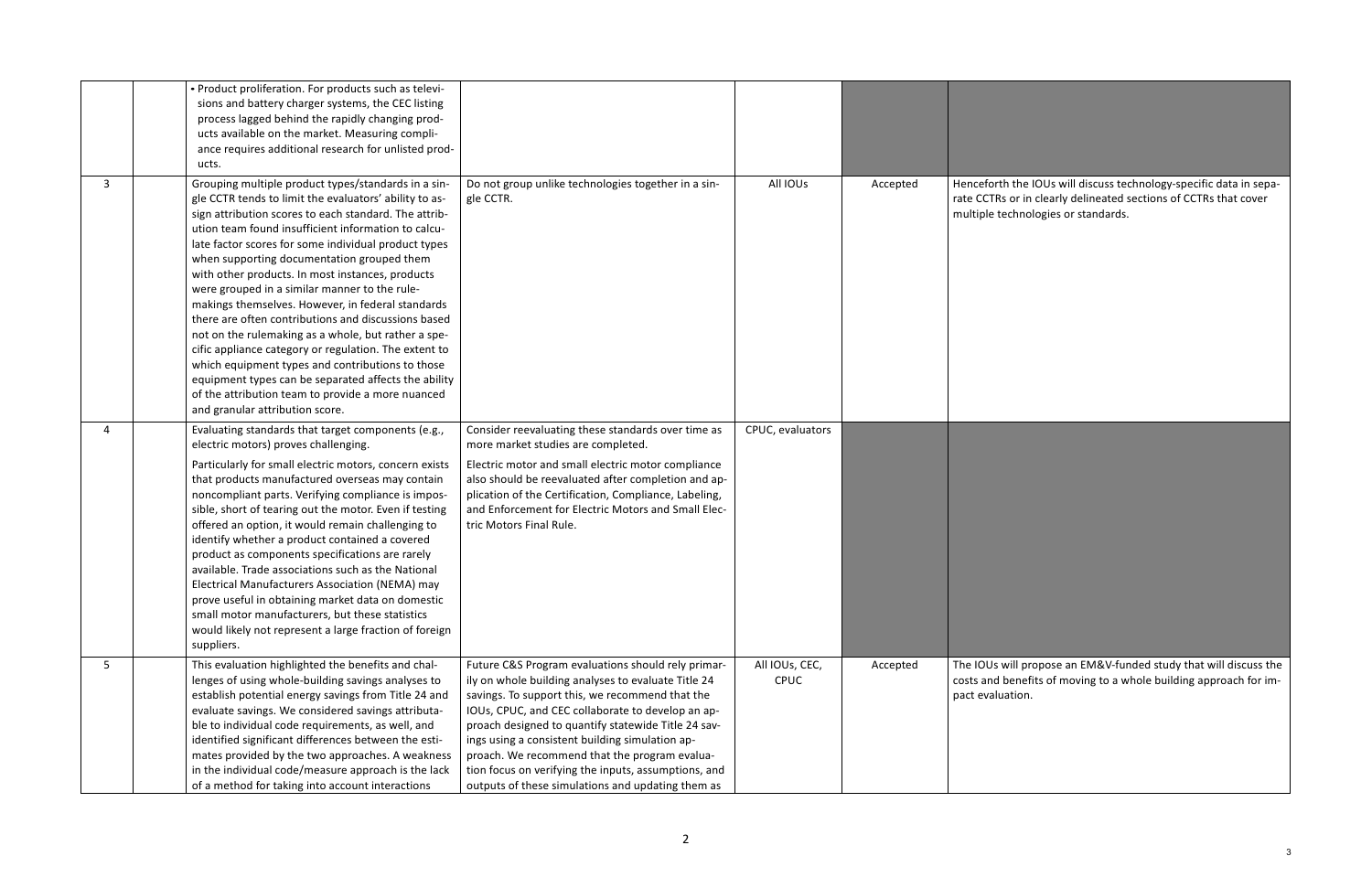for assessing interactions among individual code  $\nu$ ill be reviewed as part of the proposed whole building at mentioned above.

|                | among requirements. The whole building approach<br>using simulations implicitly accounts for interac-<br>tions.                                                                                                                                                                                                                                                                                                                                                                                                                                                                                                                                                                                                                                                                                                                                                                                                                                                  | needed. We recommend that the IOUs develop a<br>CASE report documenting the whole building anal-<br>yses.                                                                                                                                                                                                                                                                                                                                                                                                                                                                                              |                               |          |                                        |
|----------------|------------------------------------------------------------------------------------------------------------------------------------------------------------------------------------------------------------------------------------------------------------------------------------------------------------------------------------------------------------------------------------------------------------------------------------------------------------------------------------------------------------------------------------------------------------------------------------------------------------------------------------------------------------------------------------------------------------------------------------------------------------------------------------------------------------------------------------------------------------------------------------------------------------------------------------------------------------------|--------------------------------------------------------------------------------------------------------------------------------------------------------------------------------------------------------------------------------------------------------------------------------------------------------------------------------------------------------------------------------------------------------------------------------------------------------------------------------------------------------------------------------------------------------------------------------------------------------|-------------------------------|----------|----------------------------------------|
| 6              | The IOUs have relied on the analyses conducted for<br>the CEC to estimate whole building code savings.<br>However, the analyses conducted for the CEC have<br>been documented insufficiently for program evalua-<br>tion purposes and, because they serve a different<br>purpose, they have not taken a comprehensive ap-<br>proach (for example, by including all building types)<br>that would be needed to estimate Title 24 statewide<br>impacts.                                                                                                                                                                                                                                                                                                                                                                                                                                                                                                            | Future C&S Program evaluations should rely primar-<br>ily on whole building analyses to evaluate Title 24<br>savings. To support this, we recommend that the<br>IOUs, CPUC, and CEC collaborate to develop an ap-<br>proach designed to quantify statewide Title 24 sav-<br>ings using a consistent building simulation ap-<br>proach. We recommend that the program evalua-<br>tion focus on verifying the inputs, assumptions, and<br>outputs of these simulations and updating them as<br>needed. We recommend that the IOUs develop a<br>CASE report documenting the whole building anal-<br>yses. | All IOUs, CEC,<br><b>CPUC</b> | Accepted | See above.                             |
| $\overline{7}$ | Although the impact estimation would be most effi-<br>cient and accurate using a whole building analysis,<br>studies of individual code requirements and<br>measures are useful. These analyses provide in-<br>sights into what measures are expected to have the<br>largest impacts and they inform efforts to improve<br>code compliance.                                                                                                                                                                                                                                                                                                                                                                                                                                                                                                                                                                                                                      | We recommend that the IOUs continue to docu-<br>ment estimated savings and their activities support-<br>ing each of the code changes incorporated in each<br>Title 24 update. We also recommend that the IOUs<br>research ways to assess and account for interactions<br>among the individual code changes to increase the<br>consistency with the whole building estimates.                                                                                                                                                                                                                           | All IOUs                      | Accepted | Methods fo<br>changes wi<br>assessment |
| 8              | The data collected and estimated on unit savings<br>and construction/alterations during the evaluation<br>can provide a solid basis for estimating the potential<br>savings accurately. With sufficiently large samples<br>and accurate market data, the evaluators could de-<br>velop an independent estimate of potential savings<br>that could replace an IOU estimate of the potential.                                                                                                                                                                                                                                                                                                                                                                                                                                                                                                                                                                      | We recommend that the CPUC examine the feasibil-<br>ity and resource requirements needed to rely on the<br>evaluation to estimate the potential Title 24 savings<br>as an alternative to using an estimate provided by<br>the IOUs based on CEC analyses.                                                                                                                                                                                                                                                                                                                                              | <b>CPUC</b>                   |          |                                        |
| 9              | For this evaluation, we estimated code energy sav-<br>ings in two ways: (1) comparing the as-built building<br>to the 2008 Title 24 requirements and (2) limiting<br>the as-built building to being no more efficient than<br>required by the 2013 code and comparing the lim-<br>ited values to the 2008 Title 24 requirements. The<br>first approach treats the baseline as the 2008 Title<br>24 and allows all efficiency improvements over the<br>2013 Title 24 to contribute to the savings. The se-<br>cond approach also uses the 2008 Title 24 baseline,<br>but assumes that any efficiency improvements over<br>the 2013 Title 24 occur for reasons other than the<br>new code so they do not contribute to program sav-<br>ings. The ESAF factor takes into account the savings<br>of buildings, whether they meet the 2013 Title 24 or<br>not. For the current evaluation, we used a slightly<br>different approach for the appliance standards. Unit | We recommend that the CPUC continue research on<br>the most appropriate and consistent way to define<br>the baseline, unit savings, and compliance, and ex-<br>amine opportunities to align the evaluation meth-<br>ods used to determine the impacts of both codes<br>and standards.                                                                                                                                                                                                                                                                                                                  | CPUC                          |          |                                        |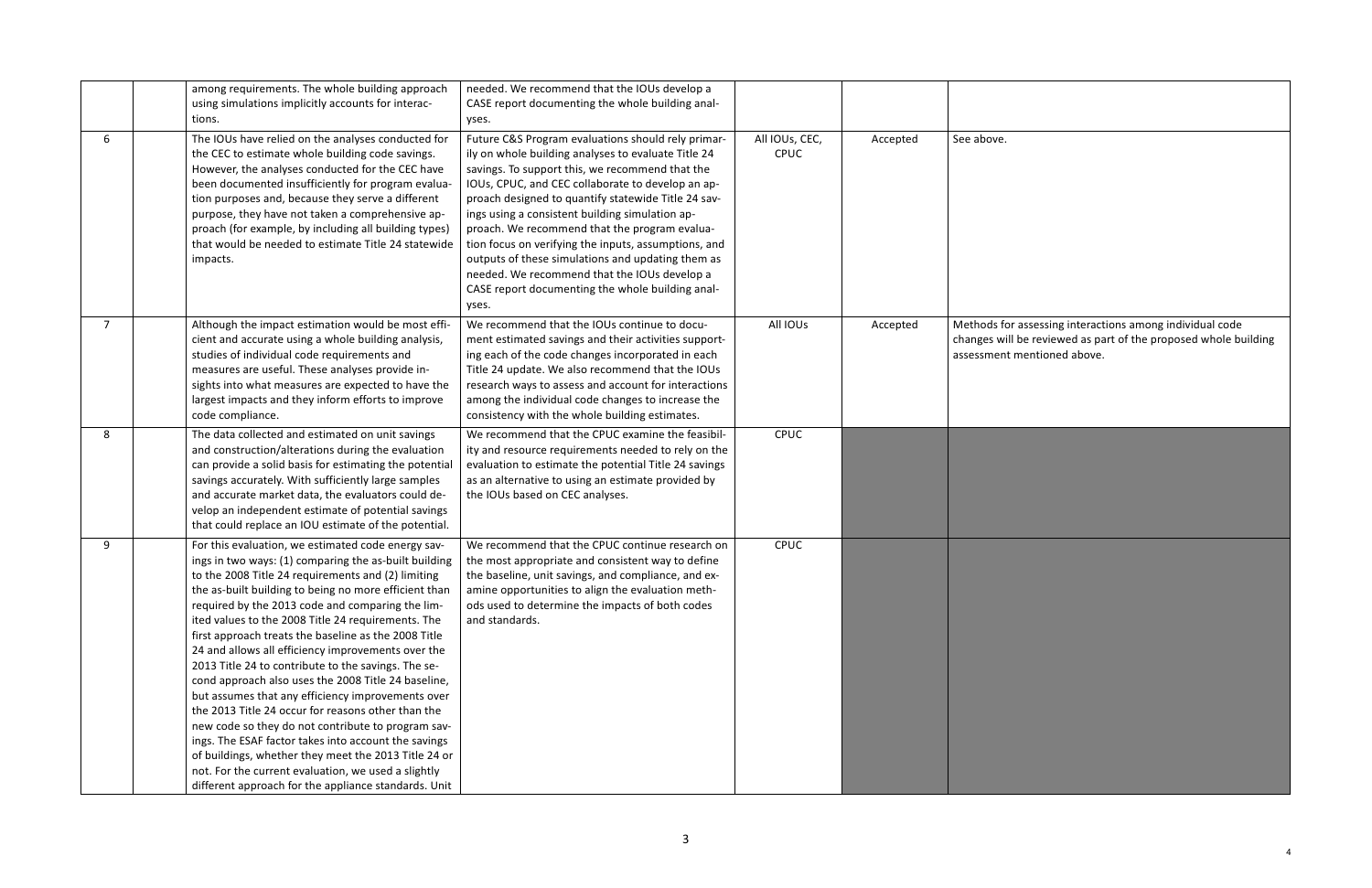s will initiate a PAG discussion of the costs and benefits of ing a study of the lag between code effective date and tion completion date. The results of that discussion will inform any decisions to move forward with an EM&V study, the scope of said study, and who should manage the study.

|    | savings for appliances are based on the difference<br>between the baseline and new standard efficiencies,<br>but the compliance adjustment just accounts for the<br>proportion of products that meet the new standard.                                                                                                                                                                                                                                                                                                                                                                                                                                                                                                                                                                                                                                                                                                                                                                                                                                                              |                                                                                                                                                                                                                                                                                                                                                                                                                                                                                                                                                                                                                                                                                                                                                                                                                                                                                                                                                                                                                  |                        |          |                                                               |
|----|-------------------------------------------------------------------------------------------------------------------------------------------------------------------------------------------------------------------------------------------------------------------------------------------------------------------------------------------------------------------------------------------------------------------------------------------------------------------------------------------------------------------------------------------------------------------------------------------------------------------------------------------------------------------------------------------------------------------------------------------------------------------------------------------------------------------------------------------------------------------------------------------------------------------------------------------------------------------------------------------------------------------------------------------------------------------------------------|------------------------------------------------------------------------------------------------------------------------------------------------------------------------------------------------------------------------------------------------------------------------------------------------------------------------------------------------------------------------------------------------------------------------------------------------------------------------------------------------------------------------------------------------------------------------------------------------------------------------------------------------------------------------------------------------------------------------------------------------------------------------------------------------------------------------------------------------------------------------------------------------------------------------------------------------------------------------------------------------------------------|------------------------|----------|---------------------------------------------------------------|
| 10 | Acquisition of accurate data on building construc-<br>tion and alterations has been a challenge for each of<br>the C&S Program evaluations. This has been espe-<br>cially problematic for commercial buildings, while<br>the CIRB data provide a fairly reliable estimate of<br>residential new construction. Residential alterations<br>also continue to be difficult to estimate accurately.<br>These data are important for evaluating the Title 24<br>impacts, but they are critical for all projections of<br>building energy use, such as demand forecasts.                                                                                                                                                                                                                                                                                                                                                                                                                                                                                                                   | We recommend that the CPUC consider researching<br>diverse sources of building construction and altera-<br>tions data and collaborating with the CEC in its ef-<br>forts to improve data for the building sector in re-<br>sponse to recent legislation requiring significant in-<br>creases in building energy savings.                                                                                                                                                                                                                                                                                                                                                                                                                                                                                                                                                                                                                                                                                         | CPUC and CEC           |          |                                                               |
| 11 | Our efforts to recruit homes to include in this evalu-<br>ation were most successful when we worked with<br>the building industry, particularly large builders.                                                                                                                                                                                                                                                                                                                                                                                                                                                                                                                                                                                                                                                                                                                                                                                                                                                                                                                     | We recommend that future evaluations focus on re-<br>cruiting builders to provide access to homes for pur-<br>poses of assessing construction practices. We also<br>recommend that the CPUC consider conducting re-<br>search on the housing market to determine the dis-<br>tribution of construction among large, medium, and<br>small builders to use that information to fill any<br>gaps. We also recommend that future evaluations<br>investigate similar industry sources to provide im-<br>proved access to commercial buildings for analyses<br>of their construction characteristics.                                                                                                                                                                                                                                                                                                                                                                                                                  | CPUC and<br>evaluators |          |                                                               |
| 12 | One challenge faced by the evaluation was identify-<br>ing buildings that were constructed under the 2013<br>Title 24. This was especially true for nonresidential<br>buildings, which typically take longer to construct<br>than residential buildings. The lag between when a<br>new code is effective and buildings are constructed<br>under it is important for two reasons. First, it affects<br>the number of buildings available for estimating<br>compliance. In the case of nonresidential buildings,<br>this is particularly problematic as the relatively long<br>time required for construction limits the pool of<br>buildings available to study and tends to increase<br>the proportion of smaller commercial buildings. Se-<br>cond, the savings estimation depends on adjust-<br>ments to the construction volume based on the<br>length of time required to construct buildings.<br>Based on some limited empirical data, we made as-<br>sumptions in this analysis about the typical time lag<br>between the code effective date and construction<br>completion. | The CPUC and IOUs should consider conducting<br>both secondary and primary research to establish<br>improved estimates of the lag between code-effec-<br>tive date and construction completion for both resi-<br>dential and commercial buildings. Any such study<br>should address the variation in the lag by building<br>type and market factors, such as construction down-<br>turns.<br>The CPUC should examine ways to develop suffi-<br>ciently accurate code compliance estimates in the<br>near-term, but plan to true-up the estimates by al-<br>lowing sufficient time to pass to collect accurate<br>date on code compliance. This is especially true for<br>commercial buildings, which may take longer than a<br>year to complete. The CPUC should consider supple-<br>menting the current evaluation of non-residential<br>new construction Title 24 impacts with additional<br>data collection and analysis now that additional<br>buildings have been constructed under the 2013 Ti-<br>tle 24. | All IOUs and CPUC      | Accepted | The IOUs<br>conductir<br>construct<br>inform an<br>scope of s |
| 13 | Compliance of residential buildings with the 2013                                                                                                                                                                                                                                                                                                                                                                                                                                                                                                                                                                                                                                                                                                                                                                                                                                                                                                                                                                                                                                   | We recommend that the CPUC consider conducting                                                                                                                                                                                                                                                                                                                                                                                                                                                                                                                                                                                                                                                                                                                                                                                                                                                                                                                                                                   | <b>CPUC</b>            |          |                                                               |